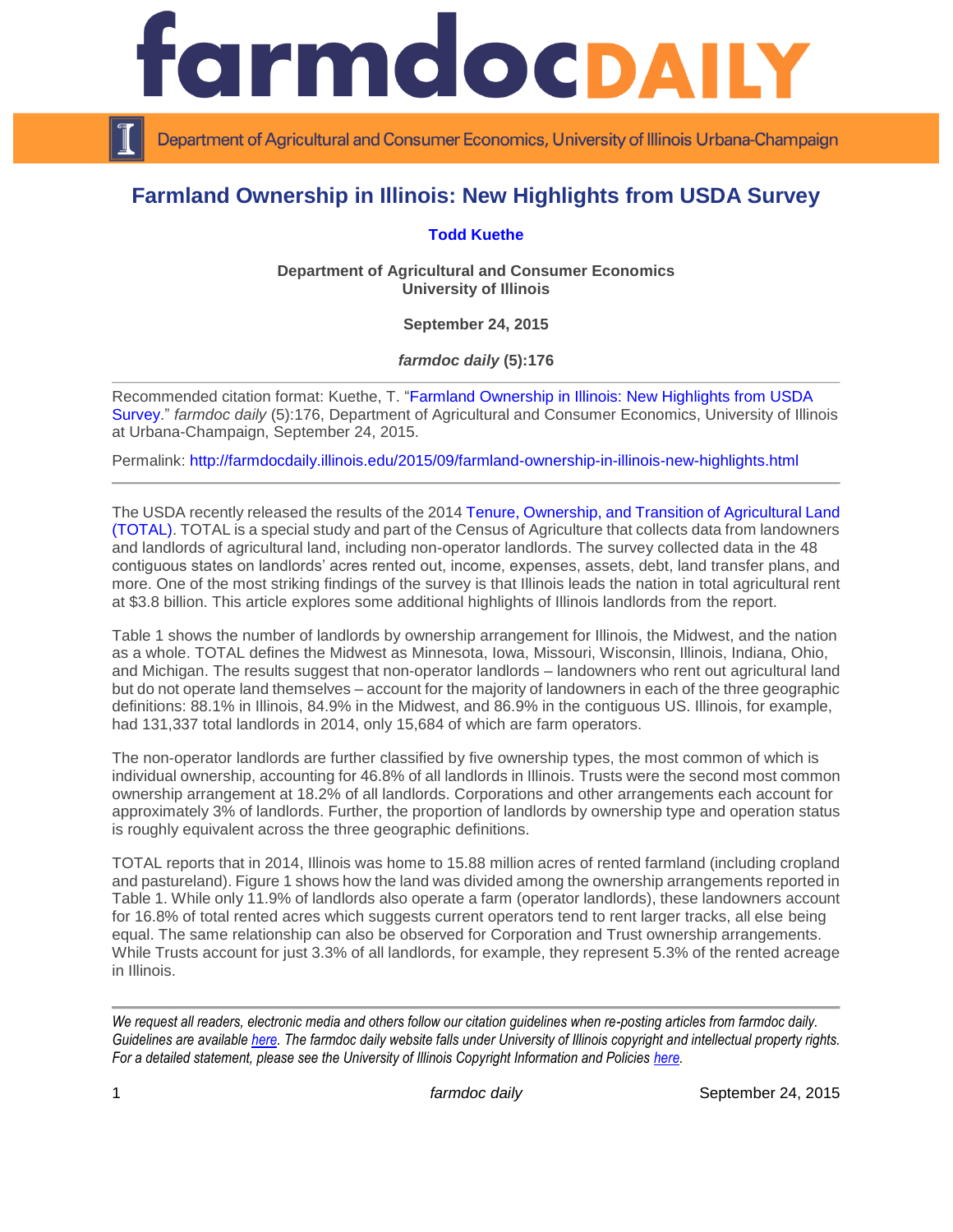Finally, in Illinois, the land held by non-operator landlords was valued at nearly \$90 billion in 2014, at 82% of the total value of agricultural real estate in the state. Of the \$3.8 billion dollars in rent paid for Illinois agricultural land in 2014, 78.1% was paid to non-operator landlords. Among non-operator landlords, the majority of rent is captured by Individuals and Partnerships, at 58.0%.

|                              | <b>Illinois</b> | <b>Midwest</b> | <b>USA</b> |
|------------------------------|-----------------|----------------|------------|
| <b>Operator Landlord</b>     | 15.684          | 107,955        | 280,044    |
| <b>Non-operator Landlord</b> | 115,653         | 607.263        | 1.851.796  |
| Individual                   | 61.515          | 344.044        | 1.092.551  |
| Partnership                  | 21.700          | 118.759        | 361.826    |
| Trust                        | 23,871          | 100.239        | 249,632    |
| Corporation                  | 4.362           | 26,877         | 91,011     |
| Other                        | 4.205           | 17,344         | 56,776     |
| Total                        | 131,337         | 715,218        | 2,131,840  |